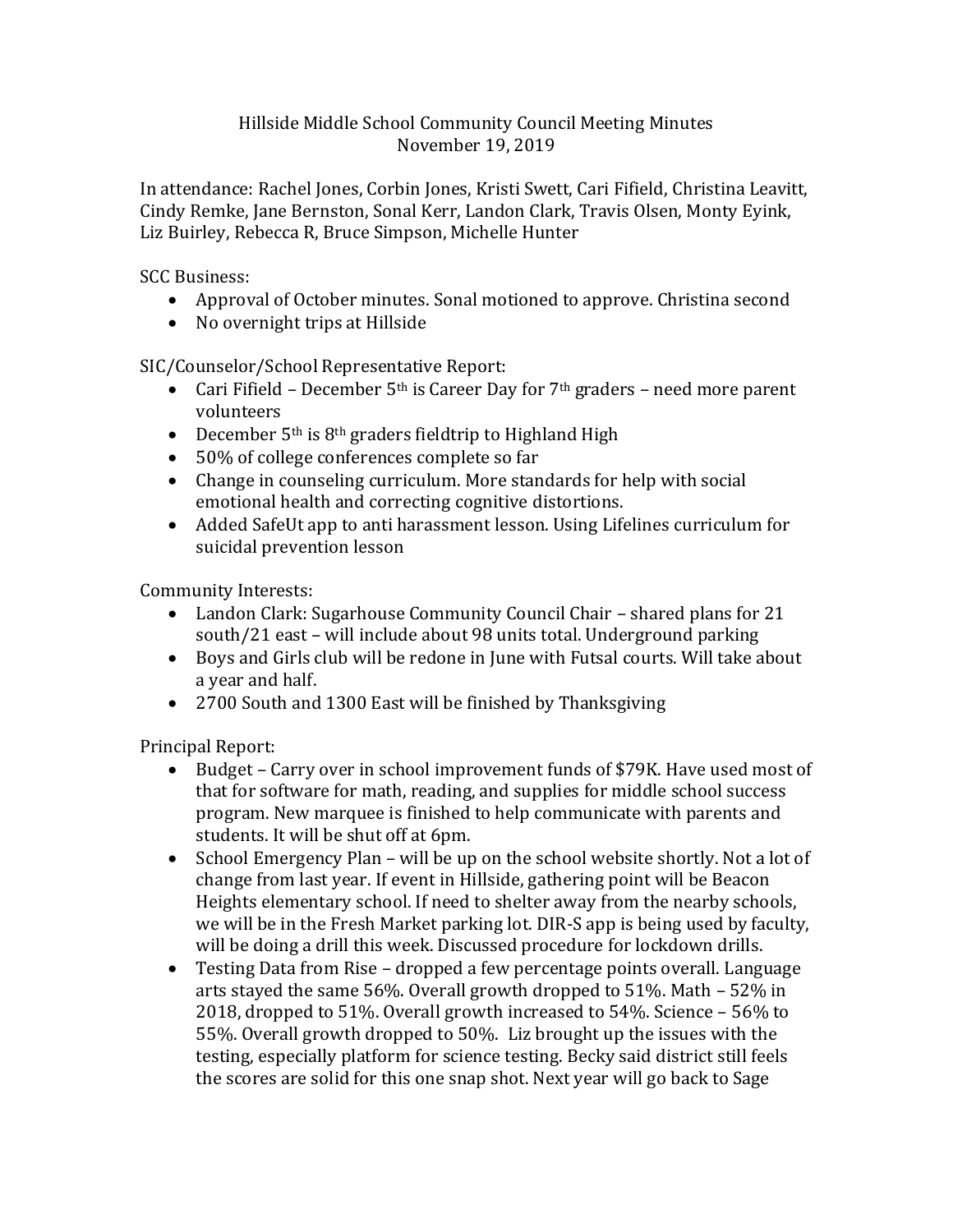bank of questions. Becky suggested using the benchmarks throughout the year.

- o Jane will make sure that individual RISE scores are sent out to parents.
- o Jane will bring disaggregated scores to our next meeting.
- o Jane will ask Michelle or someone similar to come to next meeting to give more information on the testing
- Fee Schedule 36% of students are on free-reduced lunch but doesn't mean they all have fee waivers. Discussed what fees are able to be waived and which fees we can no longer charge (ie gym lockers)
	- o Lagoon Art in the Park is still on for this year. Jane is working with accounting to figure out how to do this activity in the future.
	- o SBO have asked for spring fundraiser to be for sports and music at Hillside instead of lymphoma society.
- Social emotional learning
	- o Students took survey a month ago. Student perception of Self Grow mindset had 11.4% unhealthy. Self efficacy had 16.9% unhealthy. Self management 5.1% unhealthy. Social awareness 28.8% in slightly unhealthy.
	- o Student perception of school Equitable practices 13.9% unhealthy. Peer harassment 5.2% unhealthy. Positive school climate 10.1% unhealthy.
	- o Total about 50% healthy
	- o Kristi thought that more instruction needs to be given to students prior to taking the survey.

Middle School Success Update:

- Christina Leavitt over 50% of the students made the honor roll,
- Growing number of students with chronic attendance issues.
	- o Ideas for increasing attendance notes sent to students with hand written note from a teacher who has connected with them, will share more ideas next meeting.
- Will put the Comcast information for free/reduced Internet cost at home in the next newsletter.
- Goal is to make a connection with every single student in the school by Christmas.
	- o Intensively working with 84 students right now.
	- o Helping in classes when requested with individual students or with the larger class so teachers can work with small groups.
- Jane clarified that the Husky Den is a place for academic support. Counselors address social- emotional needs. Disciplinary issues are addressed by administration.